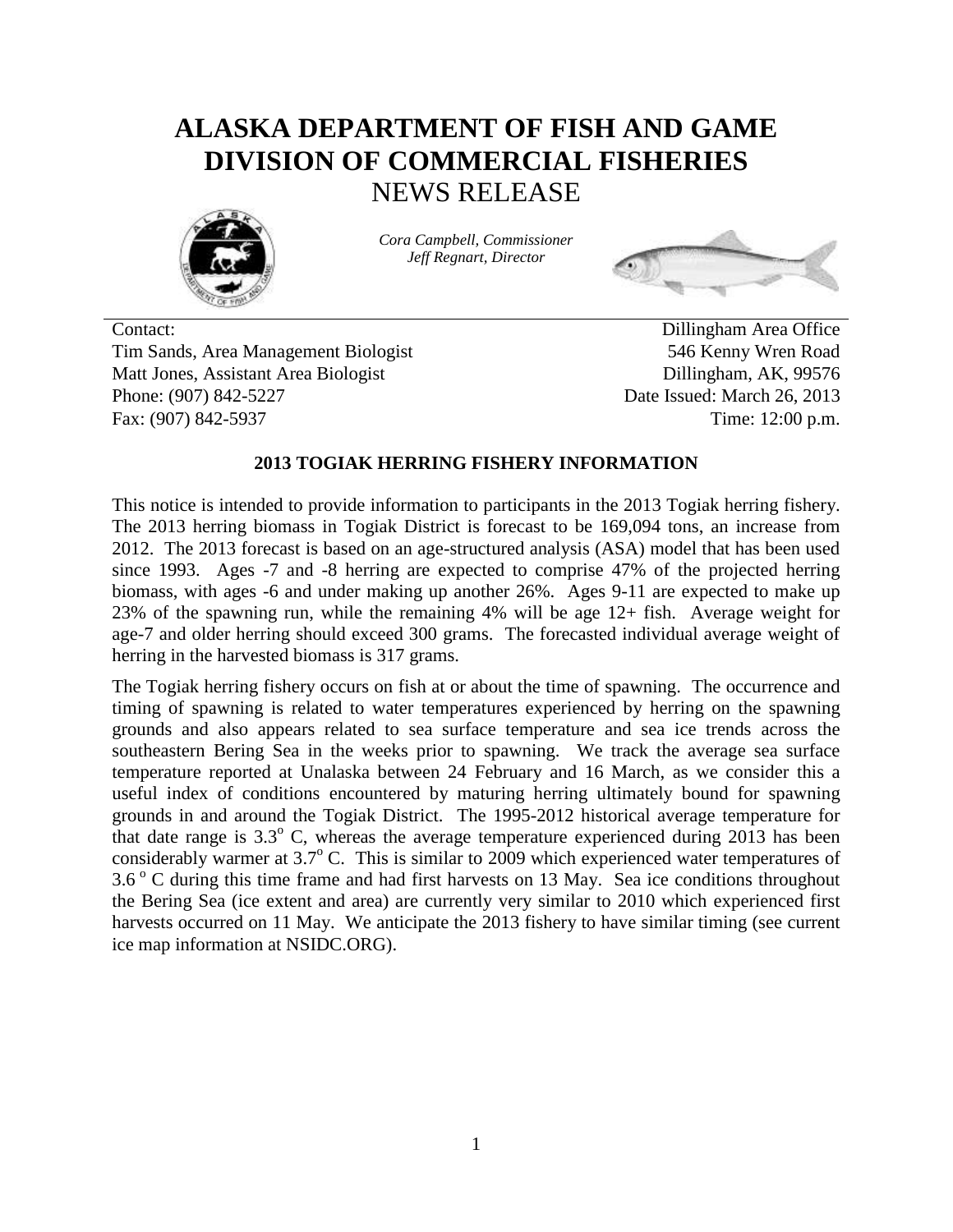The Bristol Bay Herring Management Plan (BBHMP) (**5 AAC 27.865**) sets a maximum 20% exploitation rate for the Togiak District stock. Based on a forecasted run of 169,094 tons, up to 33,819 tons of herring will be available for harvest in 2013. Harvest allocation, in accordance with the BBHMP, will be:

| <b>Fishery</b>             | <b>Harvest Allocation</b> |
|----------------------------|---------------------------|
| Spawn-on-Kelp              | 1,500 tons                |
| Dutch Harbor Food and Bait | $2,262$ tons              |
| <b>Togiak Sac Roe</b>      | 30,056 tons               |
| Purse Seine (70%)          | 21,040 tons               |
| Gillnet $(30\%)$           | 9,017 tons                |

#### **SAC ROE FISHERY**

The management strategy for the Togiak herring fishery is designed to provide for maximum sustained yield, while affording the greatest economic benefit to fishermen and processors.

In 2013, sac roe fisheries will again be managed to maximize product quality through long openings allowing permit holders to make smaller sets and harvest the best fish available. Processors will also have more flexibility to control harvest volume so that holding time between harvest and processing is optimal. Available processing capacity is expected to be approximately 2,775 tons per day based on a preseason poll. This represents a significant increase from the 2012 daily capacity of 2,000 tons per day. The preseason poll also indicates there will be six (6) processing companies participating in the Togiak sac roe herring fishery and fleet size is expected to be 40 gillnet and 28 purse seine vessels. For the last few seasons, the department has opened the herring fishery as soon as threshold biomass has been documented and anticipates using this strategy again in 2013 to maximize fishing time. The department believes this strategy allows individual companies to maximize their processing capacity and decide what quality is suitable for their individual market.

## **Purse Seine**

In recent years, the seine fleet has operated in conjunction with the processing industry in cooperative groups. Indications are that this will be the case again in 2013 and therefore, fishing time and area will be very liberal. This should allow purse seine vessels to locate high quality herring and each cooperative to fill their company's daily processing capacity. This approach should result in fresher, higher quality roe, thereby maximizing product quality and value.

The department will not be coordinating any test fishing efforts. As always, the department will work with companies that want to make test sets prior to the threshold biomass being documented.

## **Gillnet**

Management of the gillnet fishery will be similar to past years. Ample fishing time and area will be allowed in an effort to take the entire harvest guideline of 9,017 tons, while maintaining the specified 70/30 purse seine/gillnet ratio. Product quality will be a priority throughout the gillnet fishery.

In 2013, the department will primarily focus the gillnet fleet in the area east of Right Hand Point. The department will consider opening areas west of Right Hand Point to the gillnet fleet if